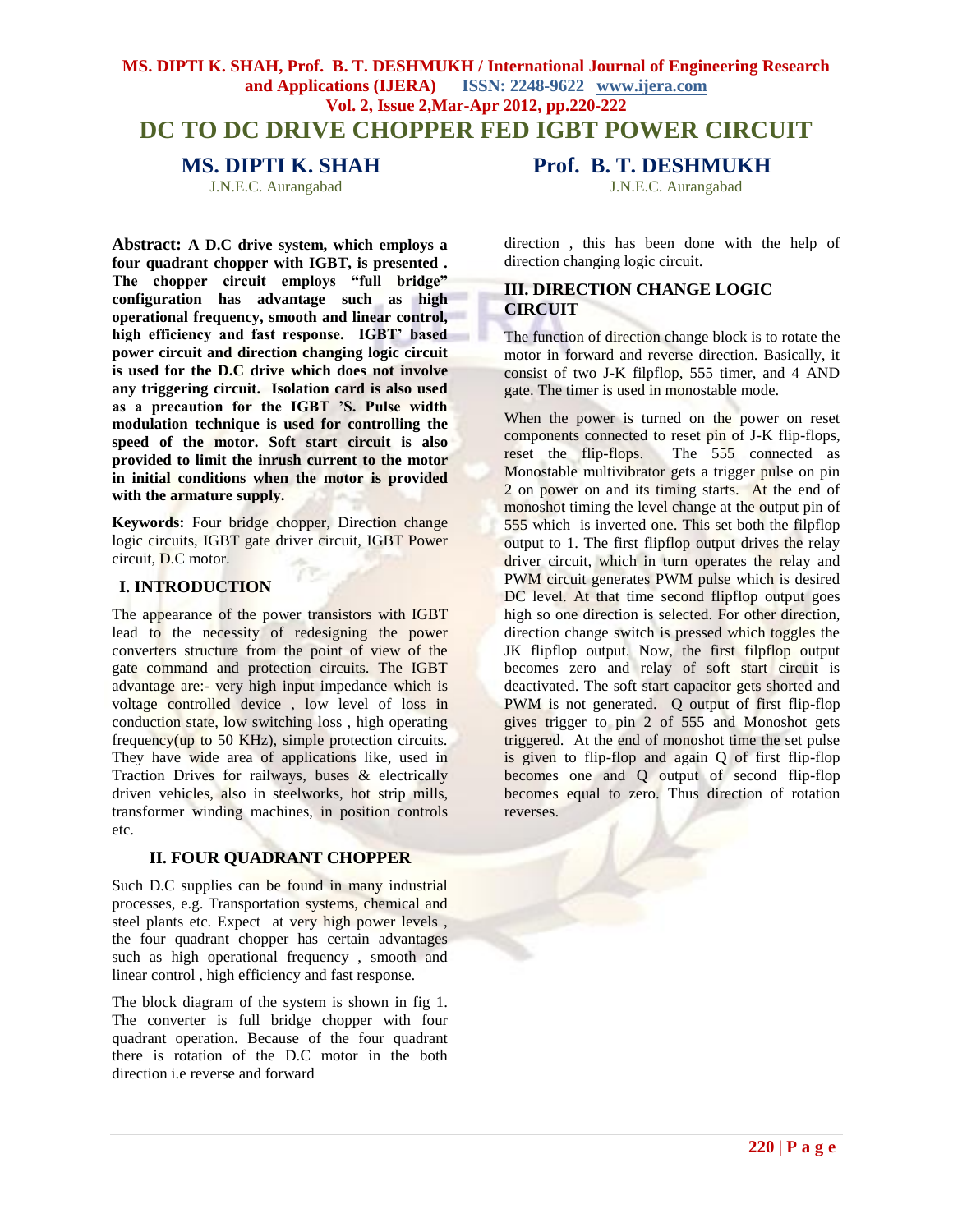#### **MS. DIPTI K. SHAH, Prof. B. T. DESHMUKH / International Journal of Engineering Research and Applications (IJERA) ISSN: 2248-9622 www.ijera.com Vol. 2, Issue 2,Mar-Apr 2012, pp.220-222**



Figure 1 Block diagram

## **IV. PWM PULSE GENERATOR**

PWM pulse generator is used for generating the desired DC level with the help of the positive voltage pulse circuit. This output along with the output of direction change logic circuit is given to the Anding circuit for the generation of four pulses which is used to drive the IGBT gate Driver circuit.

## **V. IGBT GATE DRIVER CIRCUIT**

IGBT is a voltage controlled device and has high input capacitance of 3000 to 7000 pf between its gate and source terminal. The on state voltage across IGBT depends on gate to source voltages Vgs therefore to keep the on state voltage low relatively high positive gate to source voltage must be applied .However the voltage should not exceed breakdown voltage of the gate. Vgs should around 15V.During the off state a negative Vgs should be applied. It is about 2 to 5V.The Vgs must be applied continuously or else IGBT will be turn off. The output current of the driver circuit should be sufficient to charge and discharge the gate to source capacitance as quickly as possible. This will help in reducing Ton and Toff for IGBT. It will also reduce switching losses. The IGBT and control circuit must be electrically isolated. The wiring to the drive circuit to IGBT must be short as possible to avoid oscillations at the gate. The wires must be twisted to eliminate the effect of EMI. The drain current of IGBT must be sensed by sensing circuit. As soon as the drain current exceeds the saturation value the gate drive to the IGBT must be turned off.

The gate driver circuit consist of opto-isolator along with Darlington pair which is used for the driving of the IGBT. The function of opto-isolator is to provide the isolation between the control circuitry and to control the short circuit.

The Darlington connected transistors provide higher output current and lower output resistance. The advantage of using the Darlington pair is that it has very high DC current gain (β) and high collector breakdown voltage**.** The overall β of the Darlington pair is

$$
\beta_d=\beta_1*\beta_2.
$$

This reduces the base current required to supply the required amount of collector current.

# **VI. IGBT POWER CIRCUIT**

IGBT power circuit consists of four IGBT. These four IGBT are turned ON and OFF in pairs of IGBT1 & IGBT2, IGBT3 & IGBT4. The IGBT used is IRG4B30FD which have in built snubber circuit with ultra fast soft recovery diode has following specifications : operating frequency 1-5 Khz in hard switching, >20 Khz in resonant mode, Vces =600v, Ic @  $25^{\circ}C = 31$  A,  $Vge = \pm 20V$ .

As there is in built snuuber there is no need of protection circuit, this is the advantage of this  $4<sup>th</sup>$ generation IGBT than  $3<sup>rd</sup>$  generation IGBT with higher efficiency.

## **VII. D.C. Motor**

Electric motors are frequently used as the final control element in positional or speed control system. As there are two types of as D.C  $&$  A.C motor. The control of the D.C motor speed by the chopper is required where the supply is d.c. or the a.c. that has already rectified by the d,c. voltage. The most important applications of the chopper are in the speed control of the d.c motor used in the industrial applications or traction drives. Choppers are used for the control of d.c motors because of the numbers of advantages such as high efficiency, flexibility in control, light weight, small sizes, quick response, and regeneration down to very low speeds. Because of the flexible control characteristics, separately excited d.c motors are used. The separately excited motors has separate control of the armature and field currents.

The control of the armature currents is done with the help of IGBT power circuit. Due to the IGBT power circuit the motor is rotated in both the direction. Thus there is forward and reverse regenerative breaking takes place. When there is need to emergency switch off the motor soft start button has to be pressed to perform this function. The specification of the motor is H.P=0.5, current rating 2.5A, Vdc =250V, RPM= 1500, Arm voltage 220-250V is used .